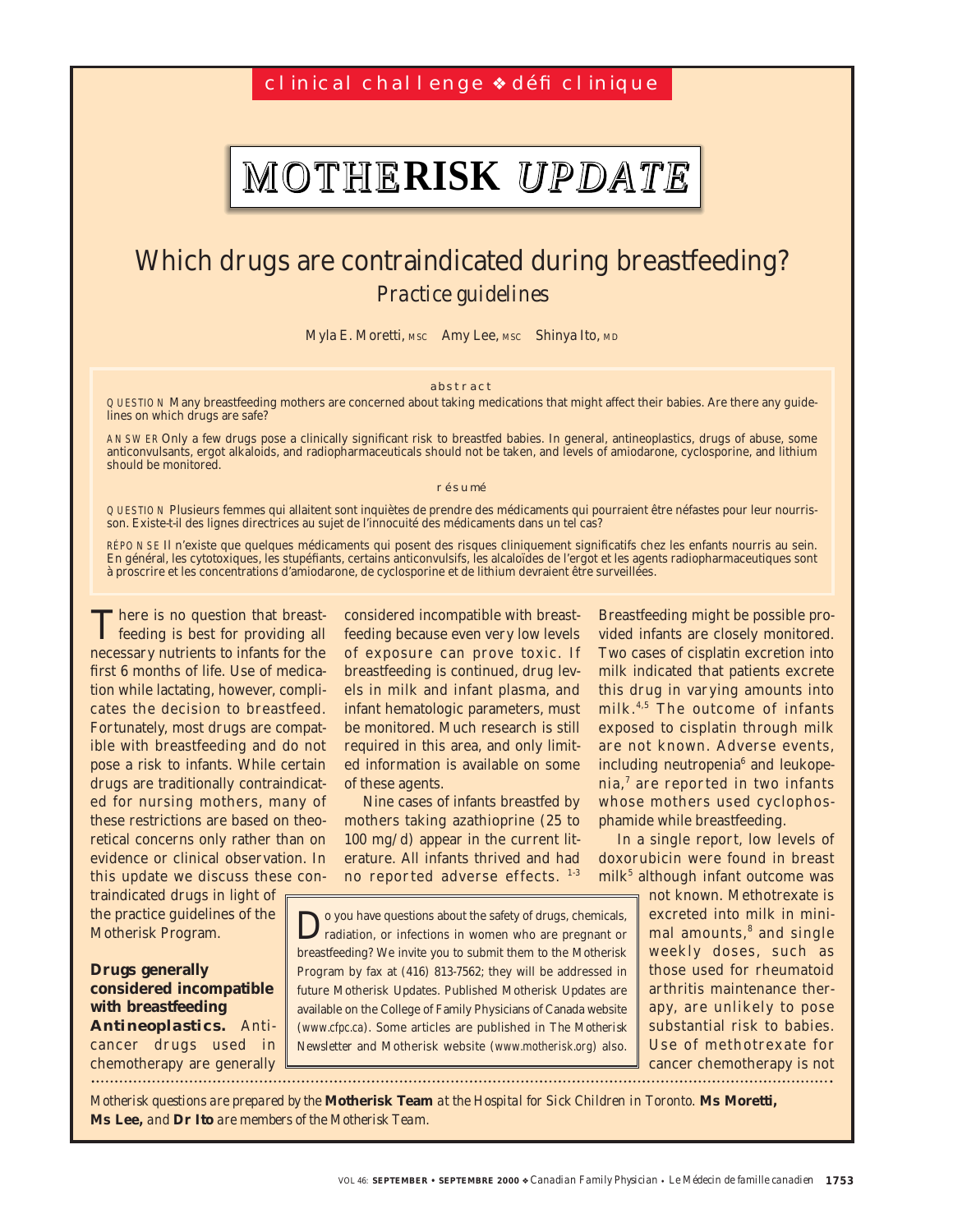## clinical challenge ❖ défi clinique

...................................

recommended for lactating mothers because we do not know how it affects suckling infants.

*Anticonvulsants.* Only a few anticonvulsants are excreted in high concentrations in breast milk. Phenobarbital, ethosuximide, and primidone might result in substantial infant exposure.9 Close monitoring of infants exposed to phenobarbital is warranted because their blood levels might approach therapeutic levels. Sedation has been observed, and there is potential for withdrawal upon weaning.

*Drugs of abuse.* Generally speaking, all drugs of abuse should be avoided by nursing women. In addition to unnecessary infant exposure, mothers' ability to care for their babies while under the influence of such substances becomes an issue.

Heavy alcohol consumption was associated with pseudo–Cushing's syndrome in a 4-month-old baby.<sup>10</sup> Ethanol was also associated with decreased milk intake by infants,<sup>11</sup> altered sleep patterns,<sup>12</sup> and slower neurologic development.<sup>13</sup> If mothers drink alcohol, breastfeeding could be withheld temporarily (about 2 to 3 hours per drink) to ensure alcohol levels in the milk have diminished.

Amphetamines have been detected in infant urine following maternal therapy.14 Nothing is known about maternal amphetamine abuse and its potential effect on nursing infants. Cocaine is excreted into breast milk in notable concentrations; infants might accumulate the drug because they are less able than adults to metabolize it. Cocaine has been detected in infant serum, and toxicity has been reported in some infants.15,16 Infants exposed to marijuana through breast milk showed a delay in motor development at 1 year

old.17 Heroin toxicity has been observed in infants breastfed by mothers abusing heroin, but at therapeutic doses, most opioids, such as morphine, meperidine, methadone, and codeine, are excreted into milk in only minimal amounts $18,19$  and are compatible with breastfeeding. Phencyclidine, a potent hallucinogen, has been found in breast milk several weeks after maternal dosing.<sup>20</sup> This is attributable to its long half-life; nursing mothers should be encouraged to avoid it.

*Ergot alkaloids.* Ergotamine therapy during lactation was associated with ergotism (vomiting, diarrhea, occasional convulsions) in a 1934 publication $21$  but not in a more recent study.<sup>22</sup> We do not know how much of this drug is excreted into milk. Until more data are available, other therapies should be considered for patients requiring headache treatment. Ergonovine is known to reduce serum prolactin levels and might inhibit lactation.<sup>23</sup>

Methylergonovine, used for uterine involution, does not influence milk supply. It is not found in clinically significant amounts in breast  $milk<sup>24</sup>$  and can be used safely. Bromocriptine effectively suppresses lactation and, hence, is not compatible with breastfeeding. Also, it could be hazardous to mothers.<sup>25</sup>

**Others.** Although the drugs listed below can be used with caution, safer alternative drugs should be considered first if they exist for the particular indication.

Amiodarone excretion into milk varies from person to person. Nursing infants might ingest up to 50% of the maternal dose (on the basis of weight).<sup>26</sup> Also, amiodarone contains large amounts of iodine that could affect infants' thyroid glands. If the decision is made to

continue therapy while breastfeeding, the drug should be monitored in breast milk and infant plasma, as should the infant's thyroid function.

Cyclosporine has been used successfully for several lactating mothers.3,27,28 Breast-milk levels ranged widely, although infant plasma levels, when detectable, were low. Because cyclosporine is a potent immunosuppressant, however, it should be continued during breastfeeding only if levels in milk and infant serum are monitored.

Similar to amiodarone, lithium concentrations vary greatly in milk. Although amiodarone is contraindicated by many authorities because infant plasma levels can reach one third to half of maternal levels, $29$  the only reported adverse event could not rule out possible effects of in utero exposure.<sup>30</sup> Lithium is an excellent example of a drug that requires monitoring and case-bycase assessment so nursing mothers can be successfully treated.

Cigarette smoking should be minimized while breastfeeding. While second-hand smoke exposure is probably the greater concern, smoking might decrease milk supply and nicotine can be measured in breast milk. $31$ 

Estrogens found in oral contraceptives have been shown to reduce milk production in some mothers. On the other hand, progestin-only contraceptives are unlikely to affect milk supply. If estrogen-containing contraceptives are to be used, therapy should commence only after maternal milk supply is well established, about 6 weeks after deliver y. <sup>32</sup> Infant weight gain can be monitored to ensure sufficient milk is produced.

Radiopharmaceuticals might require temporary cessation of breastfeeding because radioactivity sometimes persists in breast milk for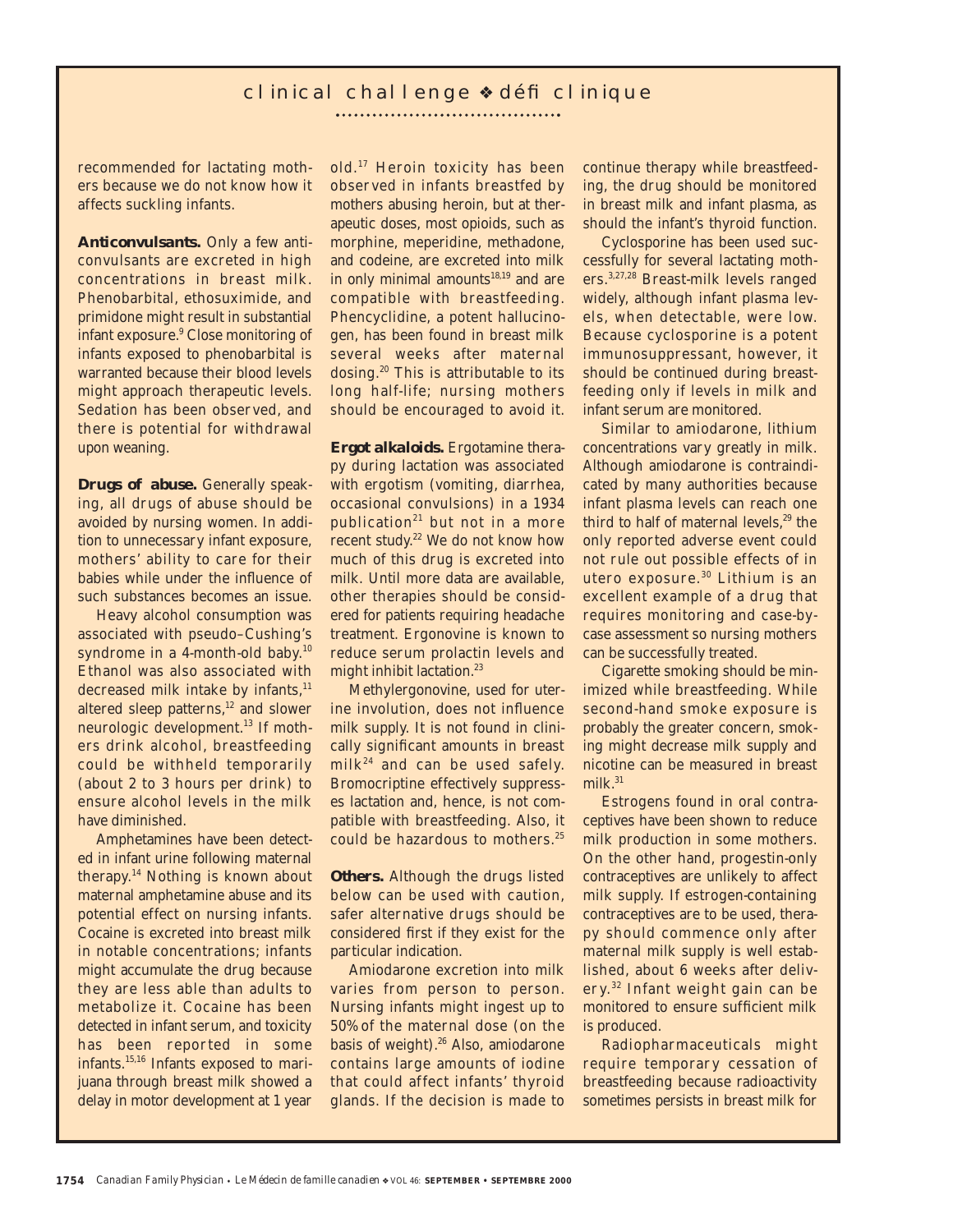## clinical challenge ❖ défi clinique

hours or even days. Before procedures, breast milk may be pumped and frozen to be given to infants while breastfeeding is temporarily withheld. In addition, mothers should pump and discard their breast milk while the isotope is still present in order to preserve milk production. Recommendations to patients should be individualized to particular agents. Consultation with a nuclear medicine physician and reading the various literature resources available<sup>33,34</sup> will assist in determining the length of breastfeeding interruption.

#### **Conclusion**

As experience with lactating women's use of drugs increases, we are realizing that only a few drugs pose a clinically significant risk to infants. This is reassuring for both patients and health care providers faced with the risk-benefit dilemma. To make an informed decision, it is critical that appropriate and the most up-to-date sources be consulted when making recommendations to patients requiring drug therapy while lactating. Contact the Motherisk Program for specific information.

#### **References**

- 1. Coulam CB, Moyer TP, Jiang NS, Zincke H. Breast-feeding after renal transplantation. *Transplant Proc* 1982;14(3):605-9.
- 2. Grekas DM, Vasiliou SS, Lazarides AN. Immunosuppressive therapy and breastfeeding after renal transplantation [letter]. *Nephron* 1984;37(1):68.
- 3. Nyberg G, Haljamae U, Frisenette-Fich C, Wennergren M, Kjellmer I. Breast-feeding during treatment with cyclosporine. *Transplantation* 1998;65(2):253-5.
- 4. De Vries EG, van der Zee AG, Uges DR, Sleijfer DT. Excretion of platinum into breast milk [letter] [published erratum appears in *Lancet* 1989;1(8641):798]. *Lancet* 1989;1(8636):497.
- 5. Egan PC, Costanza ME, Dodion P, Egorin MJ, Bachur NR. Doxorubicin and cisplatin excretion into human milk. *Cancer Treat Rep* 1985;69(12):1387-9.
- 6. Amato D, Niblett JS. Neutropenia from cyclophosphamide in breast milk [letter]. *Med J Aust* 1977;1(11):383-4.
- 7. Durodola JI. Administration of cyclophosphamide during late pregnancy and early lactation: a case report. *J Natl Med Assoc* 1979;71(2):165-6.
- 8. Johns DG, Rutherford LD, Leighton PC, Vogel CL. Secretion of methotrexate into human milk. *Am J Obstet Gynecol* 1972;112(7):978-80.
- 9. Nau H, Kuhnz W, Egger HJ, Rating D, Helge H. Anticonvulsants during pregnancy and lactation. Transplacental, maternal and neonatal pharmacokinetics. *Clin Pharmacokinet* 1982;7(6):508-43.
- 10. Binkiewicz A, Robinson MJ, Senior B. Pseudo-Cushing syndrome caused by alcohol in breast milk. *J Pediatr* 1978;93(6):965-7.
- 11. Mennella JA, Beauchamp GK. The transfer of alcohol to human milk. Effects on flavor and the infant's behavior. *N Engl J Med* 1991;325(14):981-5.
- 12. Mennella JA, Gerrish CJ. Effects of exposure to alcohol in mother's milk on infant sleep. *Pediatrics* 1998;101(5):E2.
- 13. Little RE, Anderson KW, Ervin CH, Worthington-Roberts B, Clarren SK. Maternal alcohol use during breast-feeding and infant mental and motor development at one year. *N Engl J Med* 1989;321(7):425-30.
- 14. Steiner E, Villen T, Hallberg M, Rane A. Amphetamine secretion in breast milk. *Eur J Clin Pharmacol* 1984;27(1):123-4. 15. Chasnoff IJ, Lewis DE, Squires L.
- Cocaine intoxication in a breast-fed infant. *Pediatrics* 1987;80(6):836-8.
- 16. Chaney NE, Franke J, Wadlington WB. Cocaine convulsions in a breast-feeding baby. *J Pediatr* 1988;112(1):134-5.
- 17. Astley SJ, Little RE. Maternal marijuana use during lactation and infant development at one year. *Neurotoxicol Teratol* 1990;12(2):161-8.
- 18. Feilberg VL, Rosenborg D, Broen CC, Mogensen JV. Excretion of morphine in

human breast milk. *Acta Anaesthesiol Scand* 1989;33(5):426-8.

- 19. Wojnar-Horton RE, Kristensen JH, Yapp P, Ilett KF, Dusci LJ, Hackett LP. Methadone distribution and excretion into breast milk of clients in a methadone maintenance programme. *Br J Clin Pharmacol* 1997;44(6):543-7.
- 20. Kaufman KR, Petrucha RA, Pitts FN Jr, Weekes ME. PCP in amniotic fluid and breast milk: case report. *J Clin Psychiatry* 1983;44(7):269-70.
- 21. Fomina PI. Untersuchungen uber den ubergang des aktiven Agens des Mutterkorns in die milch stillender Mutter. *Arch Gynakol* 1934;157:275-85.
- 22. Jolivet A, Robyn C, Huraux-Rendu C, Gautray JP. Effet de derives des alcaloides de l'ergot de siegle sur la secretion lactee dans le post-partum immediat [Effect of ergot alkaloid derivatives on milk secretion in the immediate postpartum period] (Fr). *J Gynecol Obstet Biol Reprod (Paris)* 1978;7(1):129-34.
- 23. Shane JM, Naftolin F. Effect of ergonovine maleate on puerperal prolactin. *Am J Obstet Gynecol* 1974;120(1):129-31.
- 24. Del Pozo E, Brun DR, Hinselmann M. Lack of effect of methyl-ergonovine on postpartum lactation. *Am J Obstet Gynecol* 1975;123(8):845-6.
- 25. Comabella M, Alvarez-Sabin J, Rovira A, Codina A. Bromocriptine and postpartum cerebral angiopathy: a causal relationship? *Neurology* 1996;46(6):1754-6.
- 26. McKenna WJ, Harris L, Rowland E, Whitelaw A, Storey G, Holt D. Amiodarone therapy during pregnancy. *Am J Cardiol* 1983;51(7):1231-3.
- 27. Flechner SM, Katz AR, Rogers AJ, Van Buren C, Kahan BD. The presence of cyclosporine in body tissues and fluids during pregnancy. *Am J Kidney Dis* 1985;5(1):60-3.
- 28. Thiru Y, Bateman DN, Coulthard MG. Successful breast feeding while mother was taking cyclosporin. *BMJ* 1997;315(7106):463.
- 29. Schou M, Amdisen A. Lithium and pregnancy. 3. Lithium ingestion by children